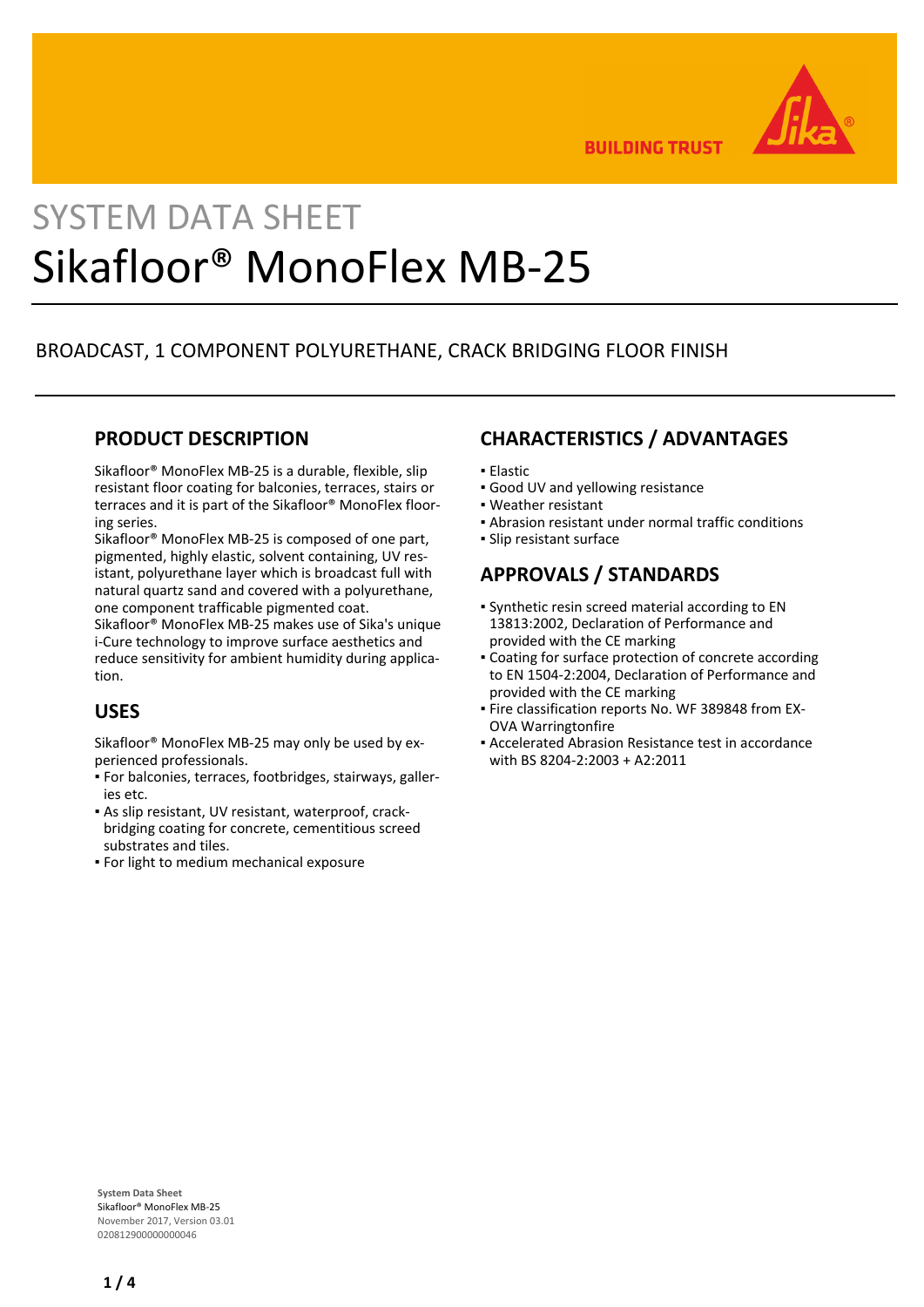**System Structure Sikafloor® MonoFlex MB-25**



| Layer        | Product                                                    | Consumption                         |
|--------------|------------------------------------------------------------|-------------------------------------|
| 1. Primer    | Sikafloor®-161                                             | $\sim$ 0.5 kg/m <sup>2</sup> /layer |
|              | Sika <sup>®</sup> -Bonding Primer                          | $\sim$ 0.1 kg/m <sup>2</sup> /layer |
|              | Sika®-Concrete Primer                                      | $\sim$ 0.1 kg/m <sup>2</sup> /layer |
| 2. Base Coat | Sikafloor®-420 (+ Op-<br>tional Sika®-PU Acceler-<br>ator) | $^{\sim}$ 0.8-1.2 kg/m <sup>2</sup> |
|              | Natural Quartz Sand<br>$(0.3 - 0.8$ mm $)$                 | Full broadcast                      |
| 3. Top Coat  | Sikafloor®-420 (+ Op-<br>tional Sika®-PU Acceler-<br>ator) | ~0.3-0.5 kg/m <sup>2</sup>          |

Consumptions are theoretical and do not include any wastage or additional materials needed due to porosity, substrate profile etc. Sika®-PU Accelerator can be added to Sikafloor®-420, one 60g sachet per 5 Litres of Sikafloor®-420.

| <b>Chemical base</b>     | Polyurethane                    |  |
|--------------------------|---------------------------------|--|
| Appearance               | Slip resistant, matt finish     |  |
| Colour                   | Multiple color shades available |  |
| <b>Nominal Thickness</b> | $^{\sim}$ 1.5–2 mm              |  |

## **TECHNICAL INFORMATION**

| <b>Resistance to Impact</b>         | $IR > 4$ Nm                                                                                                                         | (EN 13813)  |
|-------------------------------------|-------------------------------------------------------------------------------------------------------------------------------------|-------------|
| Indentation                         | $< 0.1$ mm                                                                                                                          | (EN 433)    |
| <b>Tensile Adhesion Strength</b>    | B <sub>2.0</sub>                                                                                                                    | (EN 13813)  |
| <b>Reaction to Fire</b>             | $Bf1-s1$                                                                                                                            | (EN 13501)  |
| <b>Chemical Resistance</b>          | Sikafloor <sup>®</sup> MonoFlex MB-25 is resistant to many chemicals. Please refer to<br>the chemical resistance of Sikafloor®-420. |             |
| <b>Permeability to Water Vapour</b> | Class III                                                                                                                           | (EN 1062-6) |
| <b>Capillary Absorption</b>         | $w = 0.004$ kg (m <sup>2</sup> ·h <sup>0.5</sup> )                                                                                  | (EN 1062-3) |
| <b>Permeability to CO2</b>          | $S_d = 61$ m                                                                                                                        | (EN 1062-6) |

**System Data Sheet** Sikafloor® MonoFlex MB-25 November 2017, Version 03.01 020812900000000046



**BUILDING TRUST**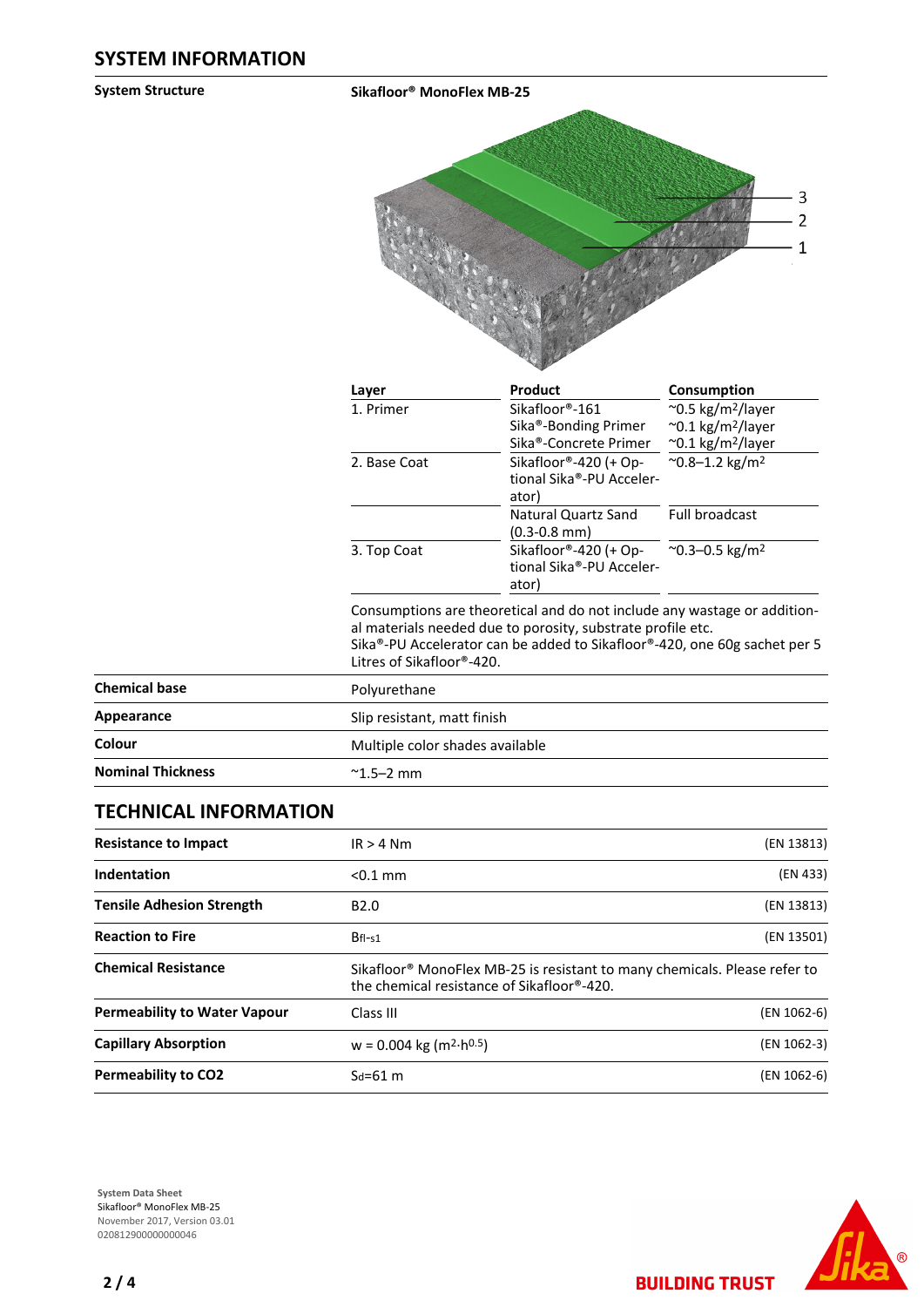## **APPLICATION INFORMATION**

| <b>Product Temperature</b>           | +5 °C min. / +30 °C max.                                                                                                                                                                                                                                |                          |                      |                     |
|--------------------------------------|---------------------------------------------------------------------------------------------------------------------------------------------------------------------------------------------------------------------------------------------------------|--------------------------|----------------------|---------------------|
| <b>Ambient Air Temperature</b>       | +5 °C min. / +30 °C max.                                                                                                                                                                                                                                |                          |                      |                     |
| <b>Relative Air Humidity</b>         | 35 % min. / +80 % max.                                                                                                                                                                                                                                  |                          |                      |                     |
| <b>Dew Point</b>                     | The substrate and uncured floor must be at least 3 °C above dew point to<br>reduce the risk of condensation or other disturbance of the surface on the<br>floor finish                                                                                  |                          |                      |                     |
| <b>Substrate Temperature</b>         |                                                                                                                                                                                                                                                         | +5 °C min. / +30 °C max. |                      |                     |
| <b>Substrate Moisture Content</b>    | Sikafloor® MonoFlex MB-25 can be installed on substrates with moisture<br>content of max. 4 % (checked by Tramex). The substrate needs to be vis-<br>ibly dry and have adequate pull-off strength min 1.5 N/mm <sup>2</sup> . Check rising<br>moisture. |                          |                      |                     |
|                                      |                                                                                                                                                                                                                                                         |                          |                      |                     |
|                                      | <b>Temperature</b>                                                                                                                                                                                                                                      | <b>Rain resistant</b>    | <b>Foot traffic</b>  | <b>Full cure</b>    |
|                                      | (r.h. 50 %)<br>$+10 °C$                                                                                                                                                                                                                                 | $~^{\sim}$ 15 hours      | $\sim$ 1-2 days*     | $\sim$ 7-14 days*   |
|                                      | $+20 °C$                                                                                                                                                                                                                                                | $\approx$ 5 hours        | $\sim$ 24 hours*     | $\approx$ 5-9 days* |
|                                      | $+30 °C$                                                                                                                                                                                                                                                | $\approx$ 3 hours        | $~^{\sim}$ 18 hours* | $\sim$ 3-5 days*    |
|                                      | When using Sika®-PU Accelerator:                                                                                                                                                                                                                        |                          |                      |                     |
| <b>Applied Product Ready for Use</b> | <b>Temperature</b><br>(r.h. 75 %)                                                                                                                                                                                                                       | <b>Rain resistant</b>    | <b>Foot traffic</b>  | <b>Full cure</b>    |

### **PRODUCT INFORMATION**

| Packaging                 | Please refer to the individual Product Data Sheets |  |
|---------------------------|----------------------------------------------------|--|
| <b>Shelf Life</b>         | Please refer to the individual Product Data Sheets |  |
| <b>Storage Conditions</b> | Please refer to the individual Product Data Sheets |  |

## **MAINTENANCE**

#### **CLEANING**

Please refer to the Sikafloor® Cleaning Regime

## **FURTHER DOCUMENTS**

#### **Substrate Quality & Preparation**

Please refer to Sika Information Manual: "Evaluation and Preparation of Surfaces for Flooring Systems".

#### **Application Instructions**

Please refer to Sika Information Manual: "Mixing & Application of Flooring Systems".

## **LIMITATIONS**

- Do not apply Sikafloor® Monoflex systems on sub-▪ strates with rising moisture.
- **Freshly applied Sikafloor® Monoflex systems must be** protected from damp, condensation and water for at least 24 hours.
- Prior to overcoating with Sikafloor® Monoflex sys-▪ tems, the priming coats must have cured tack-free.

**System Data Sheet** Sikafloor® MonoFlex MB-25 November 2017, Version 03.01 020812900000000046

- Do not overcoat Sikafloor®-420 with Sikafloor®-410
- Do not use for interior applications.
- Always apply during falling temperatures. If applied during rising temperatures "pin holing" may occur from rising air.
- The incorrect assessment and treatment of cracks may lead to a reduced service life and reflective cracking.
- **For exact colour matching, ensure the Sikafloor®** Monoflex systems in each area are applied from the same control batch numbers.
- **.** Under certain conditions, under floor heating or high ambient temperatures combined with high point loading, may lead to imprints in the resin.
- If heating is required do not use gas, oil, paraffin or other fossil fuel heaters, these produce large quantities of both CO<sup>2</sup> and H2O water vapour, which may adversely affect the finish. For heating use only electric powered warm air blower systems.

## **VALUE BASE**

All technical data stated in this Product Data Sheet are based on laboratory tests. Actual measured data may vary due to circumstances beyond our control.

**BUILDING TRUST**